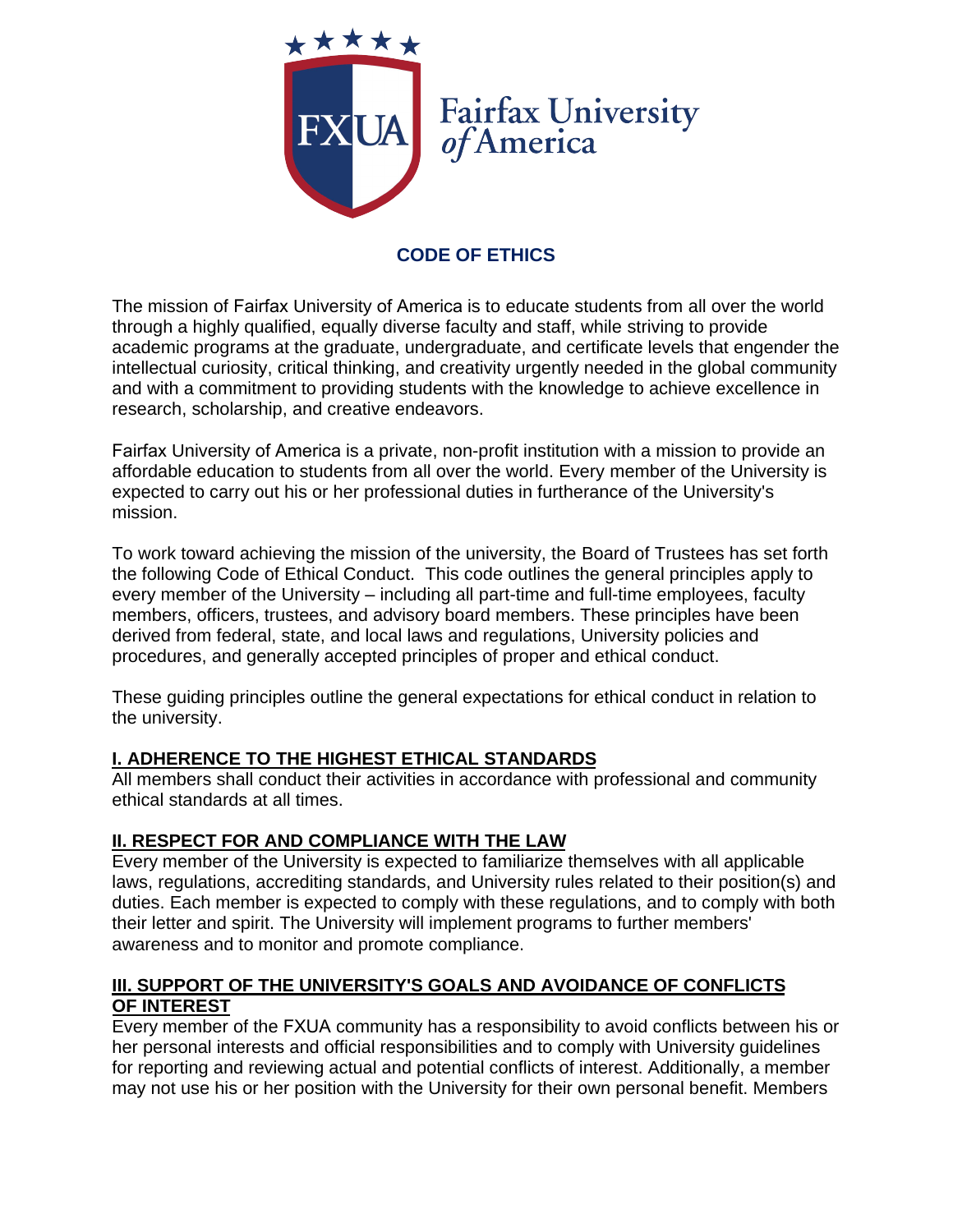are also expected to consider and avoid, not only an actual conflict but also, the appearance of a conflict of interest.

All members must refrain from any private business or professional activity and from having any direct or indirect financial interest that would create a conflict between their private interest and their legal or moral responsibilities to Fairfax University of America. In transactions with others, FXUA employees are expected to act in the best interest of the University and not to their private benefit.

## **IV. Adherence to the Code of Academic Excellence**

Every member of the University community is expected to adhere to the standards defined in FXUA's Code of Academic Excellence. The Code of Academic Excellence is a commitment by the university community to adhere to and build the reputation of the rigors and continual focused on integrity and personal growth. The following statement is adopted by FXUA and applies to all community members' association with the University: "All Fairfax University of America community members are expected to perform with integrity and respect for the high rigors of academic excellence espoused by FXUA. Academic integrity includes the maintenance of a learning environment where everyone is given an opportunity to succeed through their own efforts and violations to the Code of Academic Excellence are not tolerated by the learning community."

In addition to the Code of Academic Excellence, all community members are expected to conduct themselves with the highest standards of honesty and integrity. This includes adherence and conformity with the applicable University policies, procedures, and approvals and the requirements of all governmental and private research sponsors.

### **V. RESPECT FOR THE RIGHTS AND DIGNITY OF OTHERS**

Fairfax University of America is committed to a policy of equal treatment, opportunity, and respect in its relations with all members of the FXUA Learning Community Every member of the University is prohibited from discriminating on the basis of race, color, religion, sexual orientation, gender and/or gender identity or expression, marital or parental status, national origin, citizenship status, veteran or military status, age, disability, and any other legally protected status; physically assaulting, emotionally abusing, or harassing anyone; and depriving anyone of rights in his or her physical or intellectual property, under University policy, or under federal, state, and local laws.

### **VI. MAINTENANCE AND PRESERVATION OF ACCURATE RECORDS**

The University actively preserves and respects the confidentiality of university records, including personnel and student records, and does not externally disclose confidential records or other non-public information without appropriate authorization and/or under any legal obligation(s). In instances in which a University official accesses or comes across any kind of confidential record through the regular course of business, the record and the information therein contained shall neither exploit for personal benefit nor misuse said information for any unauthorized purpose.

### **VII. REPORTING SUSPECTED VIOLATIONS OF THE CODE; ENFORCEMENT OF THE CODE**